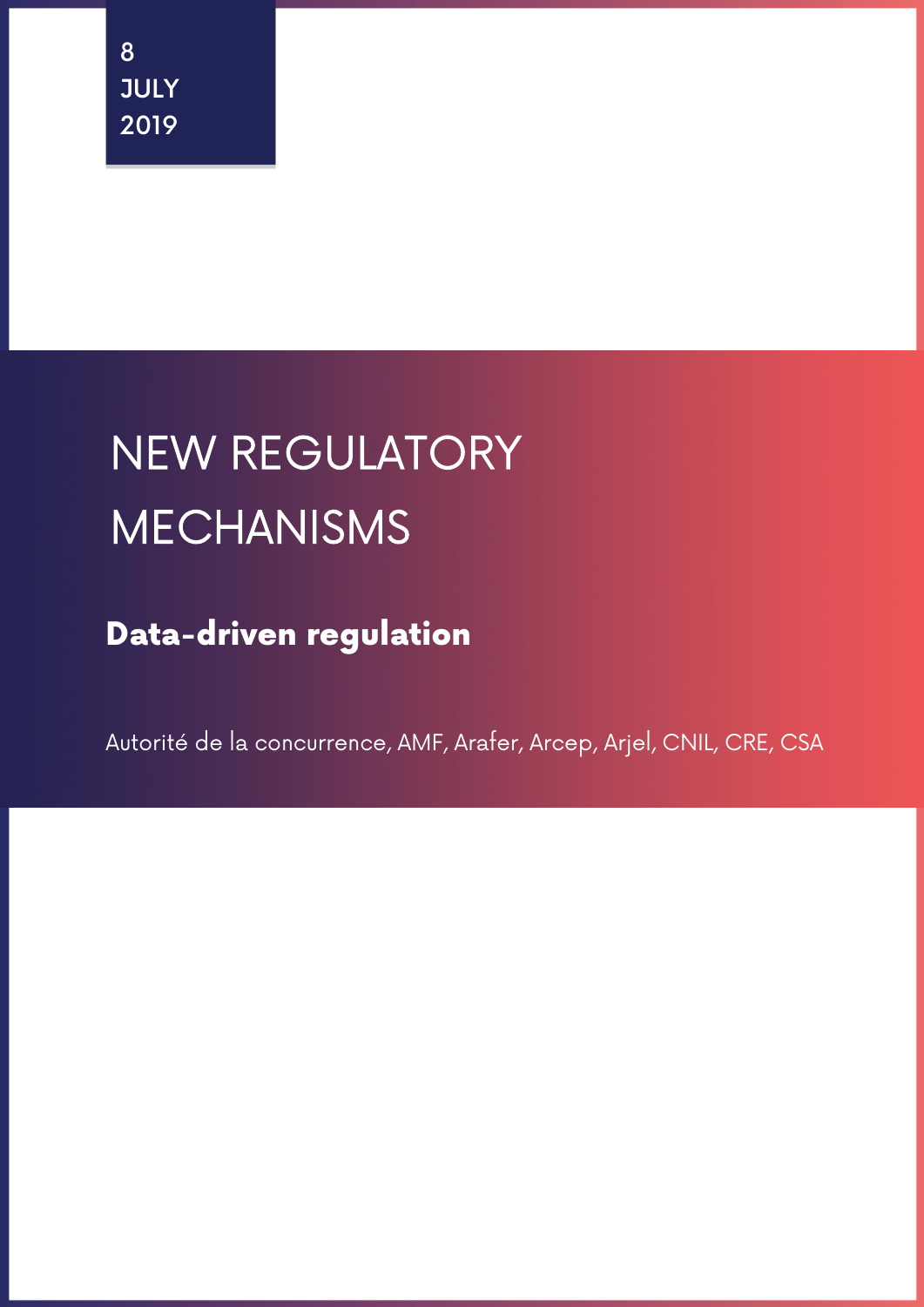# **New regulatory mechanisms – data-driven regulation**

The digital environment is characterised by the hyper-fast pace of technological change, which leads to a state of permanent innovation in both usage and business models. The classical regulatory systems in place are becoming obsolete as they struggle to handle an ever-changing environment and an uncertain future.

Any government (hence regulatory) action must therefore be part of a flexible framework, which is what data-driven regulation makes possible. It combines making stakeholders accountable, increasing the regulator's analytical capabilities, and keeping users<sup>1</sup> and civil society informed.

Data-driven regulation serves to complete the regulator's traditional tools. And instead of telling economic stakeholders how to behave, the aim is to create a network of information and incentives to reduce information asymmetries and to broaden the impact of the regulator's actions by mobilising users and their representatives. To be successful, this approach requires a cultural shift and the assignment of newfound responsibilities within the State.

The work done independent authorities have helped to underscore two core objectives attached to data-driven regulation:

- Amplify the regulator's ability to act, notably in a supervisory capacity;
- Enable users to make informed choices and better shepherd the market.

In practice, this requires not only collecting information from regulated players, but also expanding the scope of the data collected, thanks to crowdsourcing tools, simulation-based approaches, sustaining an ecosystem of players that provide testing and measuring tools, comparison engines, etc.

The development of data-driven regulation puts new demands on the regulator in terms of skillsets, tools and the appropriation of new technologies.

 $^{1}$  i.e. all of the end users of retail market services (consumers, users, businesses, etc.)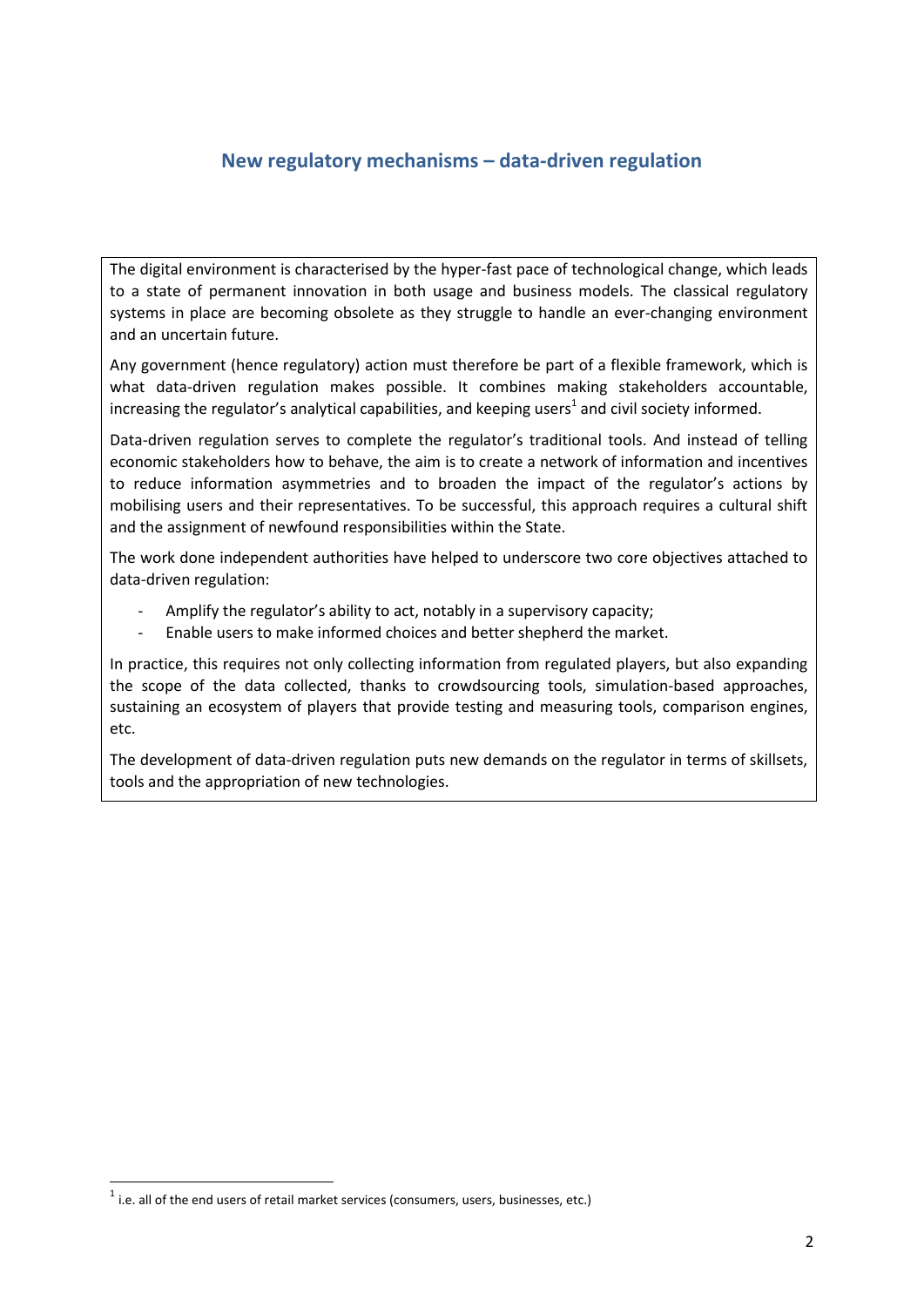Data-driven regulation consists of using the power of information to understand the market and shed light on how it operates in a factual fashion, to then steer it more effectively in the right direction and better protect consumers and their rights in these different markets.

A first type of action is rooted in a supervisory approach. It involves collecting and analysing quantities of information to detect weak signals and systemic problems, to accelerate regulation and make it more efficient, and to ensure regulated players comply with their obligations.

A second type of action consists of giving users and influencers (public sector players, associations, civil society, etc.) a countervailing power thanks to accurate, detailed and personalised information. Through their choices, users can become full-fledged players in the regulation equation by influencing the economic players that supply them. The regulator has an important role to play here: it can inform users' choices and so better shepherd the market. This regulatory influence afforded to users in no way replaces the regulator's role. It can help achieve public policy objectives that are proper to each sector, and defined by public authorities. Economic stakeholders can also use the published information to anticipate users' and influencers' negative reactions, or – knowing that their actions are being observed – alter their behaviour beforehand.

It is critical to emphasise that data-driven regulation serves to complete the State's methods of intervention (commitments, injunctions, etc.) and cannot exist without the involvement of public authorities. It must not be confused with simple transparency, however, notably as government data is being gradually made openly available to the public: first because the regulator's task is to set priorities and shed light on certain parameters in particular. Second, because the regulator's purpose is to standardise certain notions and, if appropriate, to centralise information. And, lastly, because data-driven regulation is rooted in a legal framework: if the aim is not to tell the market's regulated players how to behave, these players must produce information in a standardised and organised fashion and according to parameters set by the regulator.

To allow these changes to happen, the volume and quality of the data available to regulators need to increase, as does the number of sources. One core example involves calling on users to report any problems they encounter and making use of observed information (e.g. quality of the service or communication provided to users), shifting from a logic of consumer complaint to one of empowered citizen. Municipalities have thus developed fix-it type applications that allow residents to report a variety of problems (broken pavement, etc.). When applied to regulation, this type of tool can be very useful for detecting weak signals or directly obtaining information, which helps reduce *information asymmetries* with regulated players. When applied to government procurement, this tool could also be useful in helping to detect irregularities.

Ultimately, data-driven regulation serves to complete the regulator's traditional tools. Instead of telling economic stakeholders how to behave, the aim is to empower consumers/users to create market incentives. To be successful, this approach requires a cultural shift within the State. It means recognising that the State is not the sole guarantor of the public interest: every stakeholder, every user is given the ability to influence regulation. Added to which, the State is not always in the best position to provide consumers with the relevant information, and it can be more efficient to adopt an approach based on empowerment and overseeing a RegTech ecosystem**,** in other words one of startups and civil society stakeholders capable of developing information tools.

Several regulators in France have been implementing this approach within their respective sectors over the past several years, each according to their own objectives. These objectives generally fall under the following headings.

#### *A. Main objectives of data-driven regulation*

There can be several objectives underpinning the development of data-driven regulation. Regulators may sometimes seek to meet these objectives – which are detailed below – in a concurrent fashion. And sometimes, on the contrary, one will be developed first before addressing the others.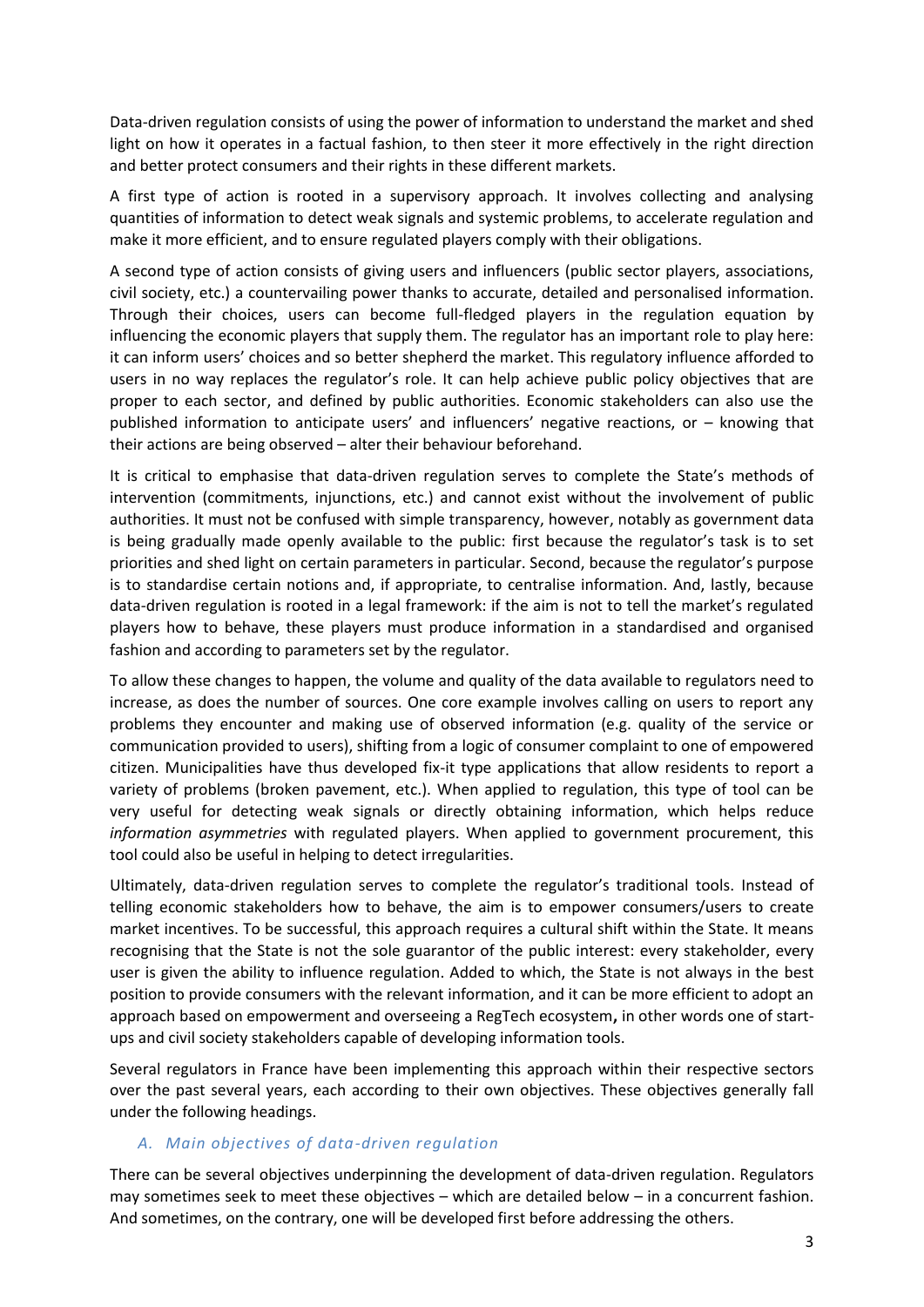### *Amplify the regulator's capacity to act in its core area of responsibility, notably through better supervision of market players and broader data collection*

Data-driven regulation makes it possible, above all, to strengthen the regulator's capacity to act in its core area of responsibility, by increasing its ability to closely monitor market players and their practices, by making it easier for it to detect weak signals, to track the market's evolution in a more fluid fashion and heighten its capacity to react. Moreover, the effects and consistency of regulated players' choices can be monitored by performing a detailed analysis of operators' individual data.

To give an example: in addition to helping monitor the market, the data collected by the Financial Markets Ombudsman, AMF, also help it to supervise the players it is responsible for regulating. In May 2018, AMF created a team dedicated to utilising these data to supervise investment firms (datadriven supervision). In addition to monitoring the quality of the statements used by all AMF departments, this team will develop *ad-hoc* tools for detecting anomalies and assisting supervisors to analyse the operations of companies that fall under their purview. These supervisory tools are also designed to incorporate not only data the regulator receives on a daily basis, but also data generated by regular (monthly or annual) reporting from other entities, as well as other relevant outside data. AMF performs this supervision by collecting and making consistent all of the data obtained from various parties: regulated players themselves (each counterpart to the transactions), but also the platforms.

Beyond that, the regulator may sometimes "hand over" or decentralise a portion of its regulatory work, particularly when it comes to compliance mechanisms. A good example is the financial sector where compliance regulation gives regulated players an incentive to perform a portion of the risk analysis and monitoring, as well as reporting, themselves. In taking this approach, the regulated entity is obliged to incorporate regulatory considerations when designing its processes, and thus made accountable to the regulator.

Other tools, such as GDPR compliance verification, CNIL's handling of data privacy violations, or the dynamic frequency allocation system being tested by Arcep, provide further examples of tools that use more detailed information to achieve more efficient regulation.

#### *Enabling users to make informed choices, and steering the market in the right direction*

One of the regulator's key aims is to install a mechanism for providing detailed information, and so enable all users (economic stakeholders, consumers, businesses, policymakers, local authorities, etc.) to make more informed choices. The regulator wants this tool to engender a heavy dose of transparency, and thereby help guide market stakeholders' choices.

Through monreseaumobile.fr (*My mobile network*), Arcep provides two kinds of information on mobile electronic communications network performance:

- operators' coverage maps, which are designed based on digital simulations;
- quality of service indicators, obtained through the more than one million tests that Arcep performs in the field every year, under real-world conditions.

For the fixed market, Arcep is currently preparing a complete scorecard on national fixed network coverage, all technologies combined**,** right down to the individual address level. In the meantime, it continues to enhance its cartefibre.arcep.fr site which already provides information on the status of Fibre to the Home (FttH) rollouts, municipality by municipality<sup>2</sup> and building by building.

In addition to users themselves, data-driven regulation policies must nurture data reuse initiatives from the public sector, associations and civil society. An open data policy, and a policy of openness

 $2$  Whenever possible, this information currently makes it possible to view the shared access point's service area.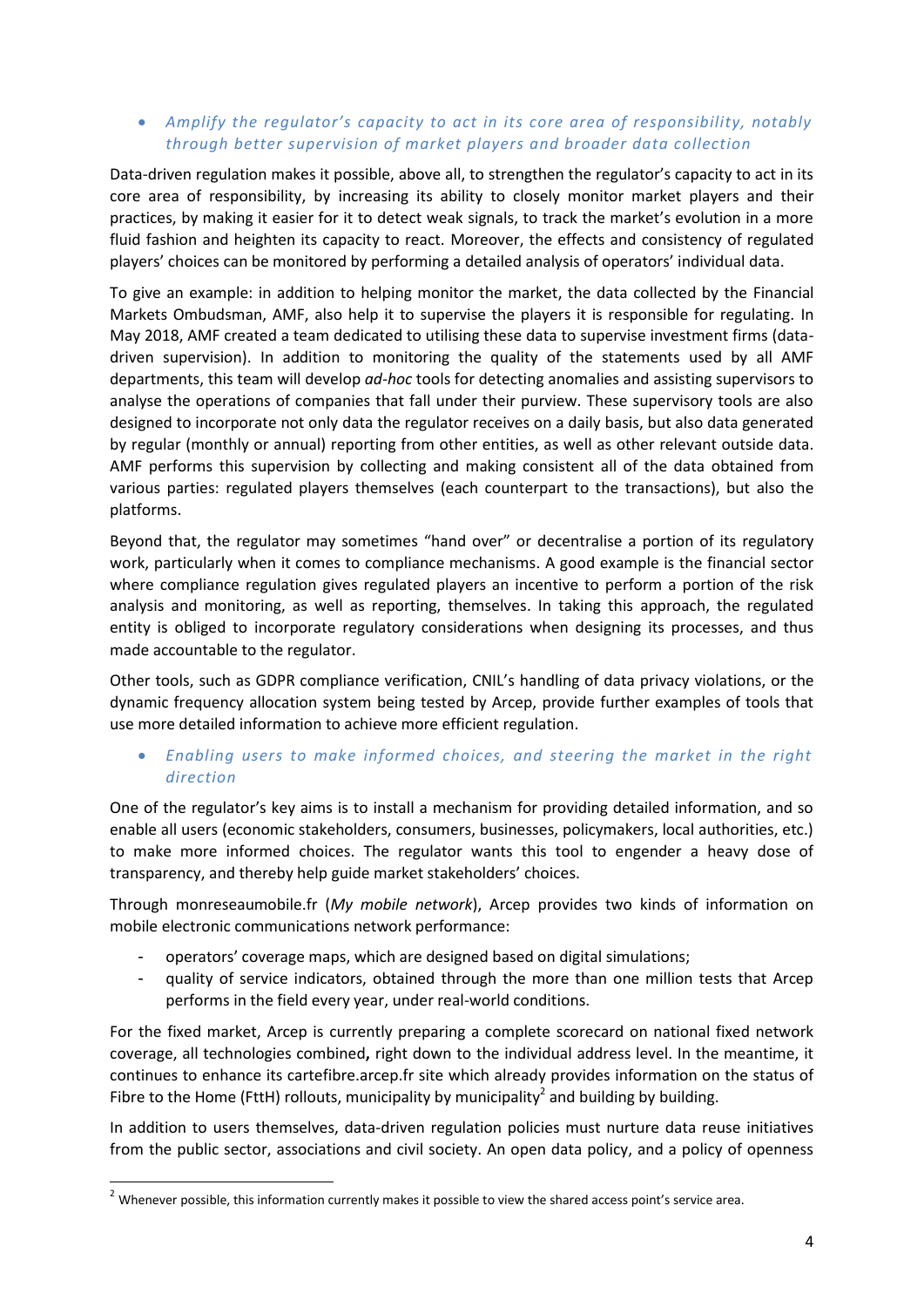towards these players are therefore essential. Since the adoption of the Digital Republic Act on 7 October 2016, regulatory authorities and all government administrations in France have been required to make their non-confidential data available to the public at large. To do so, most of them have created open data<sup>3</sup> platforms, and list their data on *data.gouv.fr*.

For Arcep, making the data from these publications available as open data on the French government's open data platform, data.gouv.fr, facilitates the reuse of data and helps start-ups, local authorities and analysts to re-appropriate them.

The Financial Markets Ombudsman, AMF, has also instilled a data access policy**,** aimed at researchers in particular, based on ad-hoc agreements. One of the first AMF data initiatives for researchers has been in place since 2013, as part of a partnership with France's National Centre for Scientific Research, CNRS (Eurofidai) and the Institut Louis Bachelier (ILB). It creates the ability to feed market order data into a European financial database that is made available to researchers. Other avenues are being explored for expanding access to the data collected by AMF. Through its Household Savings Observatory and its Market Barometer, the regulator is also helping inform opinion-makers about savings-related issues.

Online Gaming Regulatory Authority, ARJEL, publishes quarterly analyses of the online gambling and betting market. These are quarterly activity reports on the three market segments – sports betting, horse racing betting and online poker – through the aggregation, analysis and comparison of supervisory data provided by all of the operators. Although these documents are useful for operators, they nevertheless have an only limited influence on users' choices. It was in large part in a bid to remedy this that ARJEL began publishing communications – that deliver a legal analysis of some of operators' disputed practices – on its website, which could be useful to players and gamblers.

French Energy Regulatory Commission, CRE, has been publishing scorecards on wholesale and retail electricity and natural gas markets on a quarterly basis since 2005. They provide readers, most of whom are industry professionals, a detailed view of outstanding events and trends in these markets, and serve as a reference for the sector. The raw data used to create graphs and indicators are now also available on the CRE website's open data page.

France's Rail and Road Regulatory Authority (Arafer) and CRE hosted a "Datathon" in March 2019 whose aims included the creation of BtoC tools that reuse the two regulators' own data in a relevant way, to foster interactivity with end users who could, first, obtain information that is not currently shared by operators (or not sufficiently accurate) and, second, send information to the regulator (e.g. on malfunctions). This first joint "Energy and Mobility" Datathon thus enabled the two Authorities to:

- gain a new perspective thanks to participants' tremendous technical and creative skills (strong programming, interface and QoE skills) to reappropriate data<sup>4</sup> in innovative tools (web/mobile apps) that support regulators' actions or that benefit end users directly, and this over the course of a single weekend;
- have access to a sizeable outside communication mechanism, to demonstrate the regulator's active commitment to the market's smooth operation to regulated market stakeholders;
- rethink data-driven innovation, notably with a desire to continue to support the projects developed over the weekend of the Datathon, and possibly to repeat the exercise.

French Broadcasting Authority, CSA, also publishes its data and reports, both recurring (market observatories, TV channels' annual reports, formal notices, etc.) and ad-hoc (thematic and general

<sup>&</sup>lt;sup>3</sup> Including (non-exhaustive list): AMF, Arafer, Arcep, Competition Authority, CNIL, CRE, Hadopi.

<sup>&</sup>lt;sup>4</sup> Open data or data acquired by the regulator and desensitised if necessary (leaks of data protected by trade secrecy) for the duration of the Datathon.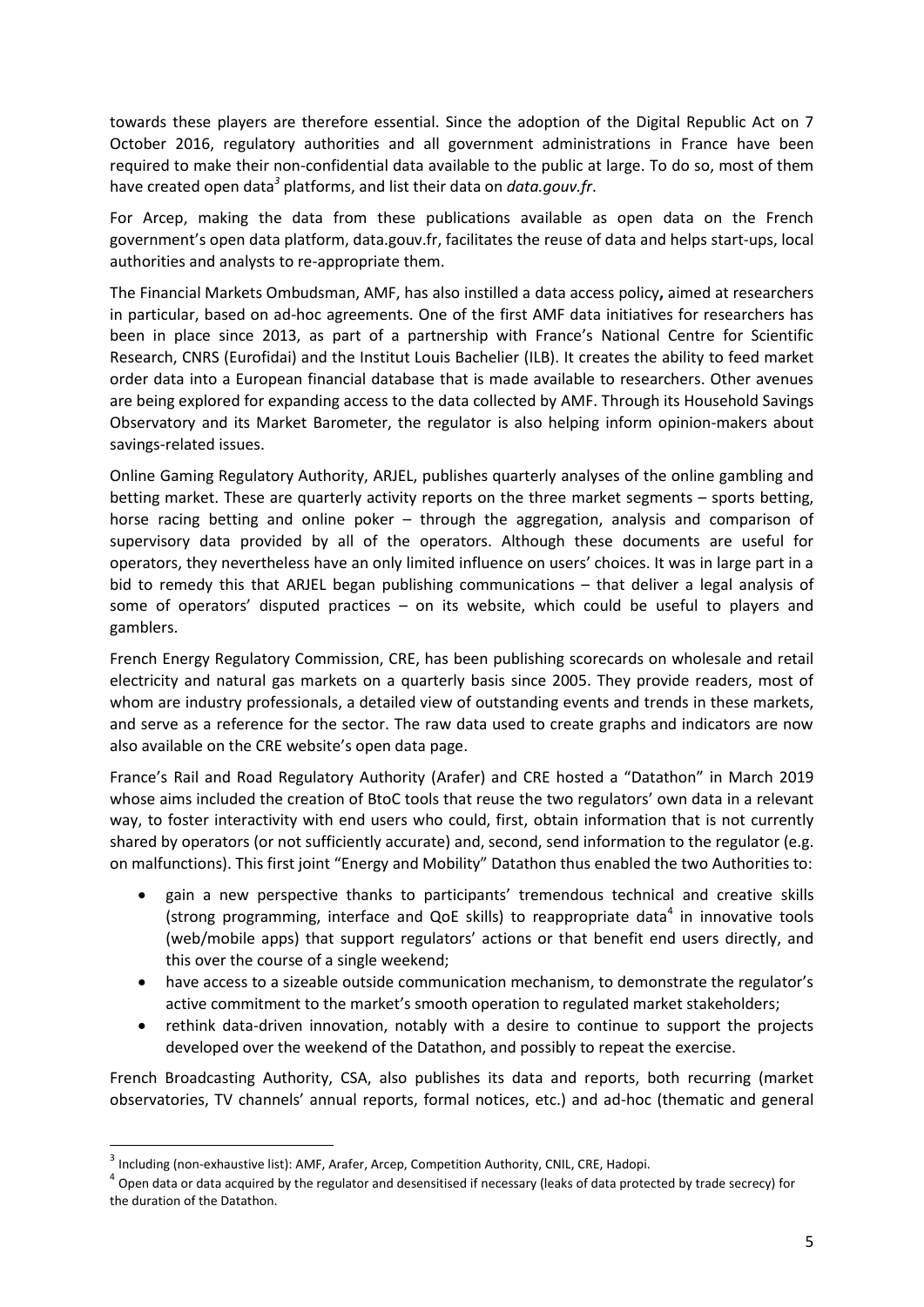reports). These publications shed light on how the sector operates but also provide, notably quantitative, benchmark measures.

France's Data Protection Authority, CNIL, is also making use of several instruments. Its open data policy<sup>5</sup> contains indicators on key areas of focus for its enforcement, hence privacy protection, activities. The qualitative observations (best and worst practices) made in carrying out its duties help fuel an ongoing series of generic practical<sup>6</sup> recommendations for consumers, entities involved in data processing, solutions providers, etc. CNIL also intends to draw more qualitative value from certain data streams, such as notifications of data breaches, which the GDPR has made mandatory under certain circumstances. This could eventually create the ability to draft a detailed list of vulnerabilities and areas that warrant particular attention.

#### *B. Expand the scope of the information being collected*

As with the process of keeping users and influencers informed, the development of more powerful digital tools, designed to identify weak signals and systemic risks, must go hand in hand with the steady expansion of available data, to afford the regulator a comprehensive approach. Several sources have been identified here.

#### *1. Being open to reporting; empowering users to have a hand in regulation*

The first type of feedback that can be obtained from users is the "user survey". This solution often provides a more detailed picture of the issues that users are encountering in the sector.

A good example here is Arafer, which introduced "user surveys" to gather more qualitative information on traveller profiles, and what influenced their travel-related choices. Two surveys were thus conducted in 2017 and 2018 with customers of the new freely organised long distance bus services that were put into place pursuant to the "Law on economic growth, activity and equal opportunity," also known as the Macron Act, of August 2015, as well as a survey that is currently underway of TGV/OUIGO (high-speed rail/national rail service) users.

Arcep has also performed user surveys. In 2016, to help guide its data-driven approach to regulation and establish its future priorities, Arcep wanted to query users on their expectations with respect to the information on the telecoms sectors that is available to them, and on their product selection criteria, which revealed a strong need for information on coverage and quality of service. Arcep also regularly polls users (first consumers, and soon enterprises) on their satisfaction with the sector (operators' products and services and the quality of their customer service) as a way to take regular stock of users' concerns.

Obtaining reports from outside sources, notably from users, is an efficient way to develop a more accurate picture of a sector's issues, and to build a body of evidence to underpin regulations, by empowering users to perform a civic gesture.

The "*J'alerte l'Arcep"* online reporting platform allows any user, whether an individual, a company or a local authority, to alert Arcep to any problem they are having in their relationship with their fixed or mobile operator, their ISP or postal operator. Through this act of reporting, users are given an opportunity to have their personal experience influence market regulation, and so give operators an incentive to improve their services and build out their networks. The platform also offers users personalised advice.

For Arcep, the reporting collected from users provides a more accurate view of what is happening in the real world, allows it to monitor problems users are having in real time, and to identify recurring

<sup>&</sup>lt;sup>5</sup> E.g., on the penalties imposed and the type of failures by supervised organisations that were identified.

 $<sup>6</sup>$  E.g. recently on voice assistants and privacy by design practices.</sup>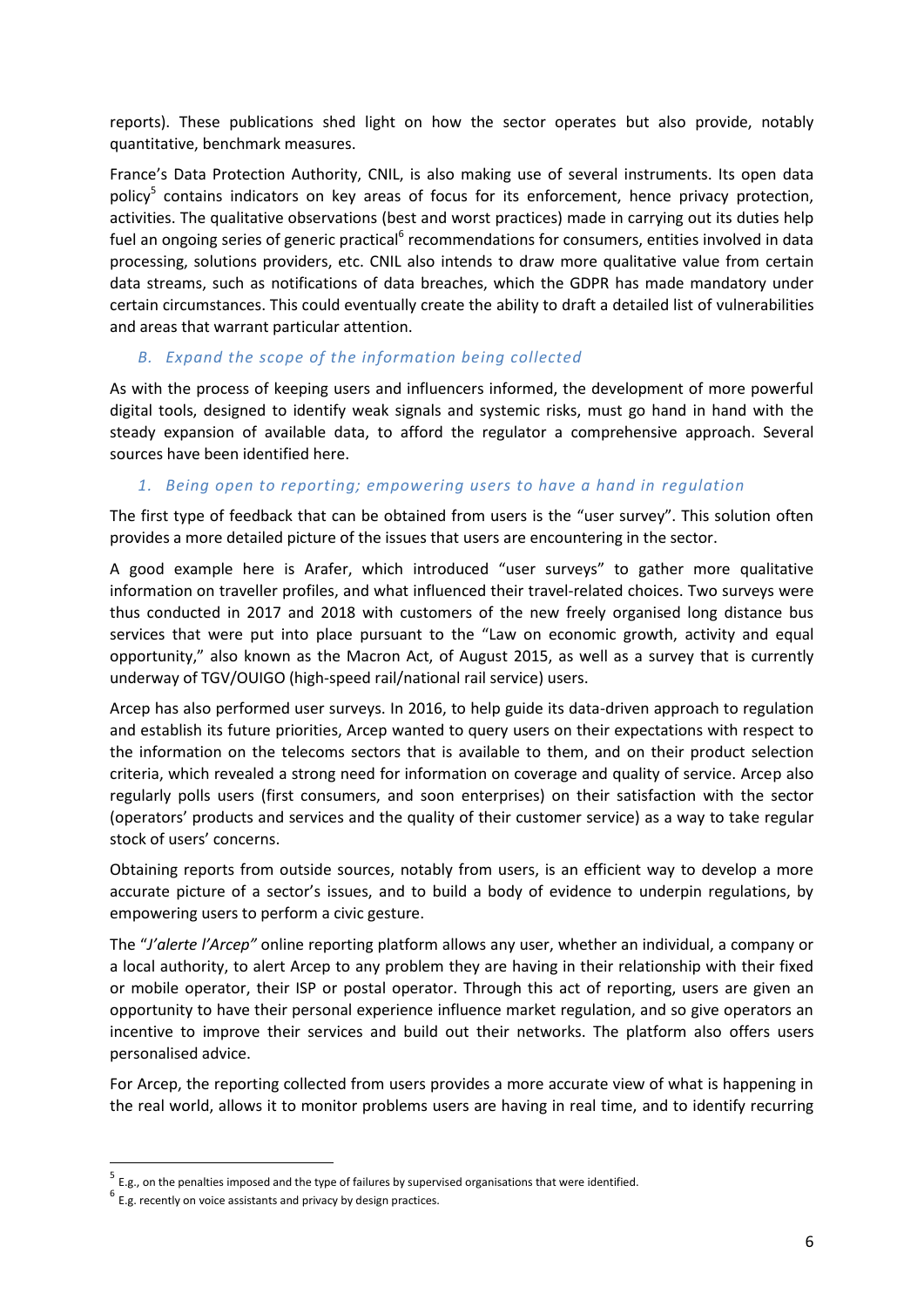issues and sudden surges in reports – all with the aim of becoming more efficient through more targeted action and establishing systemic responses that allow the sector to run more smoothly.

Although Arcep is not responsible for handling individual disputes, "J'alerte l'Arcep" does satisfy a real need amongst users to have a direct response to the problems they are encountering (34,000 reports received in a year). These reports help build a body of evidence for regulation, e.g. contributing to decisions to launch a formal investigation.

In a similar vein, ARJEL created an e-mail address that allows gamblers and betters to report any problems they have identified. The information gathered from these reports has enabled ARJEL to improve its monitoring of licensed operators' activities, and its fight against illegal sites and gambling addiction. ARJEL can thus steer its supervisory and investigative work based on complaints received from gamblers, especially when they pertain to recurring issues. A complaint received from several gamblers on a similar set of facts can lead ARJEL to investigate the operator in question's data retrieval log/archives, to assess the reality of the situation. Should these complaints prove wellfounded, ARJEL will then launch an administrative enquiry.

Supplementing the checks performed by its auditors, the CNIL referral channels serve as a set of probes that enable the regulator to obtain information on observed practices and privacy issues, to be able to guide its supervisory, support, etc. activities. The reporting mechanism can, if necessary, focus on certain topics or periods of time in particular: e.g. a dedicated form is made available to the public during election campaigns. These processes can also incorporate outside partners. In its battle against spam, for instance, CNIL strengthened its mechanism by joining forces with the "Signal Spam" (report spam) association – which is in charge of centralising user reports. This has enabled CNIL to have a global overview of the phenomenon, and so to conduct more efficient investigations and repressive policies.

In early 2019, to give every stakeholder the ability to submit a referral to its Dispute Settlement and Sanctions Committee (CoRDiS), energy regulator CRE decided to amend its internal regulation to permit requests to be filed electronically. To this end, it created a platform on its website which – while also redirecting users when appropriate (notably to the national energy mediator) – helps CRE to provide the proper information and documents, in accordance with different situations set out in the Energy Code. This clearly creates a more modern and more fluid referral procedure, which is especially welcomed by lawyers who specialise in the energy sector.

The viewer complaints registered and investigated by broadcasting authority, CSA, are powerful indicators of editorial trends and directions in the audiovisual sector, as much for the regulator as the public. They offer solid reminders of the limits set in the area of audiovisual communication and for protecting different audiences.

Back in 2010, AMF created a public hotline that helps the regulator keep pace with the latest marketing trends, failings in the regulated world and identify financial scams. Based on these data, AMF takes action with its regulated entities, exercises its power to alert the public, performs preventive actions and responds to requests from parliamentary representatives and the media (statistics). Today it is working on a Websapp application (scheduled for release in September 2019) that will allow savers and investors to send a report to the AMF directly with their smartphone.

#### *2. Expand data collection decisions to make them more relevant*

To increase data's potential, the quality of the data available to the regulator needs to be gradually improved, along with the frequency with which they are made available.

This is why Arcep is "unbundling" data by requiring operators to publish more complete information. These data are no longer used solely to monitor compliance with regulatory obligations, but also help provide users with information that more closely reflects their actual experience. These data can be completed with others produced by Arcep, then made available to the public.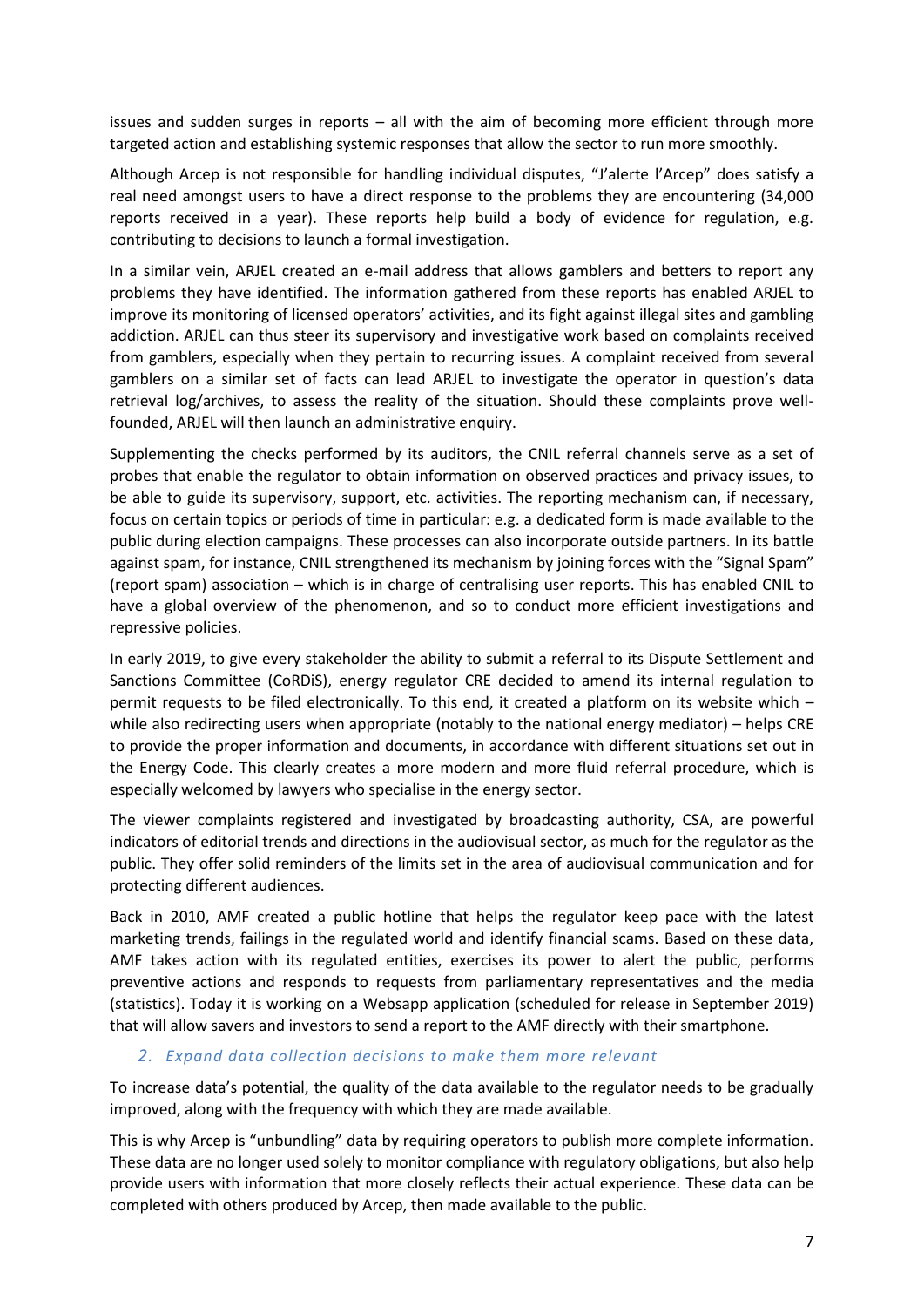By the same token, for mechanisms designed to observe weak signals, the volume of available data and the regularity with which they are made available to the public can be increased substantially **–** a good example being AMF which seeks to collect details on every transaction made by financial market players on a daily basis.

For the rail and road regulatory authority, Arafer, the increased information gathering powers conferred by the Macron Act of August 2015 allowed the Authority to implement regular information gathering campaigns in three sectors (railway, buses, motorways). Given the issues created by information asymmetries between stakeholders, the first general interest application of the data collected by Arafer was the production of benchmark publications in the regulated sectors, to ensure transparency and shed light on public decision-making, notably in the railway sector. Arafer also adopted its open data policy in 2017 (listed on the data.gouv.fr platform), publishing datasets produced by and for its Observatory.

#### *3. Build an alliance with the crowd<sup>7</sup>*

**.** 

To maximise the efficiency of its actions, and flesh out the data it produces itself, the regulator can engage in crowdsourcing with a series of outside parties. Arcep adopted this approach with stakeholders such as app developers, user protection associations and players from the transport, property and tourism sectors.

To monitor fixed and mobile telecoms network coverage and quality of service, for instance, Arcep initiated a partner-based approach to help promote open data and increasingly reliable and representative user data. Today, they are focused on two aspects in particular.

On the one hand, Arcep worked on the roadmap for "*Mon réseau mobile*" whose aim is to enrich the published data, and to open itself up completely to tests being performed by regional actors and to crowdsourcing. To this end, Arcep published "the regulator's toolkit" to enable local authorities and market players conducting their own measurement campaigns to be able to qualify mobile users' quality of experience. In addition, it renewed its call to players involved in online testing – especially those that make use of crowdsourcing – to take part in this work, using transparent and relevant measurement methods.

On the other hand, Arcep is engaged in an innovative co-construction approach to internet quality of service issues. It has thus federated measurement tools designed by ISPs and academia to ensure that these tools are able to satisfy consumers' need for information on Internet quality as fully as possible. The first work done in this area made it possible to establish a Code of Conduct for players involved in testing and measurement, which will be enhanced over time. An "access ID card" API was also created, which will eventually be housed in operators' boxes, and made accessible to those measurement tools that comply with the Code of Conduct, to enable them to obtain details on the environment of the user who is performing the test (access technology used, plan, parallel uses of the connection, etc.).

Arafer, meanwhile, emphasises that knowledge of travel flows could be greatly improved by analysing mobile phones' digital footprint and mobile devices' GPS history (while complying with existing data protection, and particularly data privacy regulations). Given the very high cost of accessing these data held by mobile operators, among others, one option could be partner-based

 $^7$  The idea of "the crowd" refers to the notion of "a creative, connected and mobile community" made up of individuals who have "an unprecedented power to communicate and coordinate," as described by N. Colin and H. Verdier, in *L'âge de la multitude*, Armand Colin, 2012, p. 12. This contains a reference to A. Negri and M. Hardt, the authors of *Empire* and *Multitude*.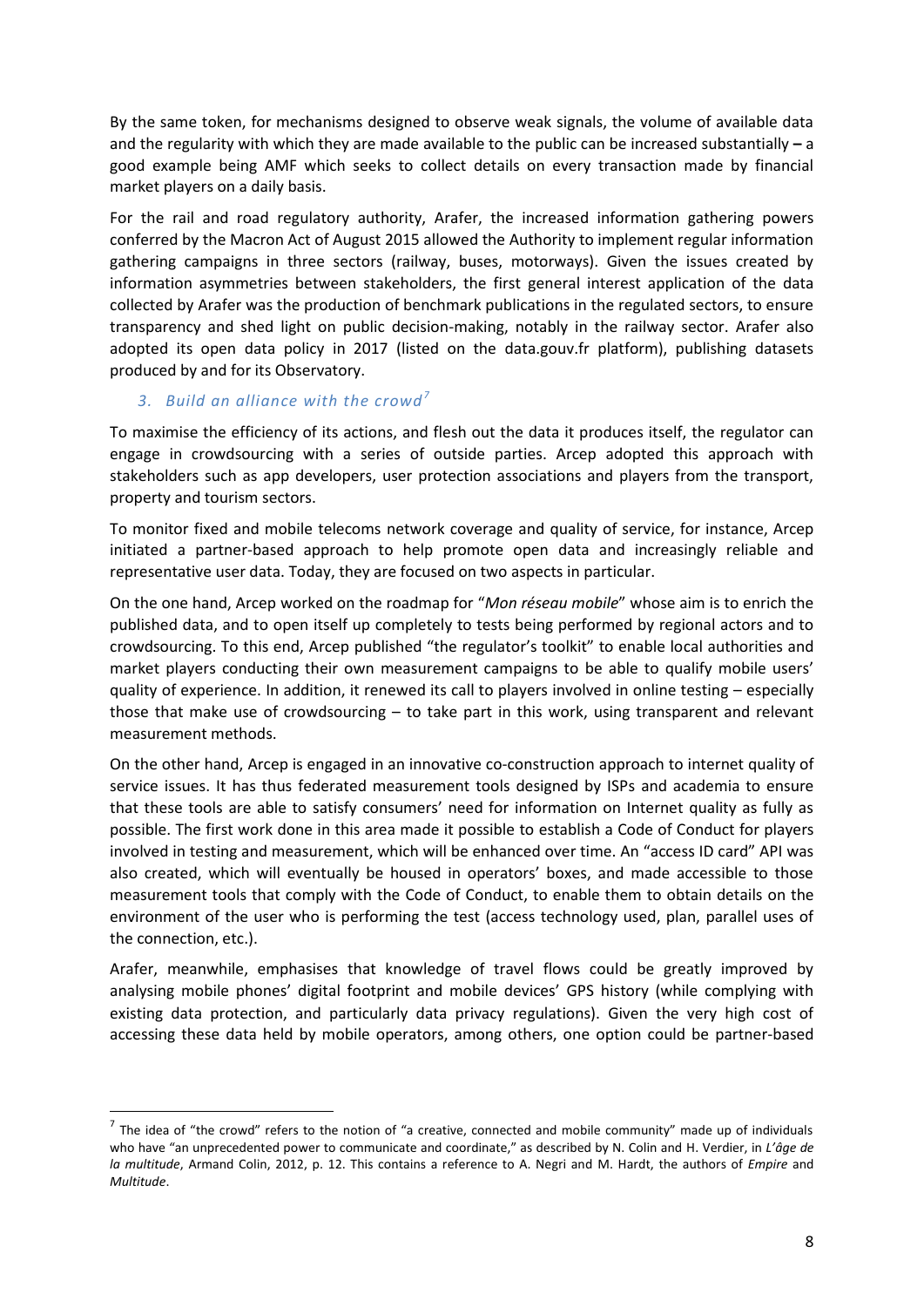solutions between several administrations that are interested in this same information, and could help improve the existing national survey system<sup>8</sup>.

Broadcasting authority CSA also draws on crowdsourcing and collective regulatory initiatives by calling on its agents to volunteer. The regular was thus able to conduct empirical studies on platforms that consisted of observing algorithmic recommendation mechanisms on large samples of users, and relying on automated massive data collection processes.

Another valuable source is the world of academia. Arafer, for instance, turned to the academic sphere with a view to increasing the ways that collected data could be reused, and signed two research contracts with reputed academics and laboratories<sup>9</sup>, as well as a partnership with a Masters programme<sup>10</sup>, which gave it the ability to address a range of topics in various ways, such as analysing the impact that operator mergers have on the market, analysing how the Macron Act's impact on the automotive market's development is affecting how young people travel, or performing a cost/benefit analysis of small railway lines versus the switch to road lines. This approach will continue, and help promote transport economics research that will foster a deeper understanding of the regulated sectors.

In the same vein, CSA formed a partnership with the world of research into societal innovations to gain a better understanding of usage and consumption habits in the digital environment. This type of partnership proves especially worthwhile when engaging in work that combines empirical analyses and theoretical modelling.

Calling on the crowd can also provide a public entity with an opportunity to hone its regulatory tools, and help create common points of reference. Arcep, for instance, published an open dataset on the population in France's overseas territories, which was itself constructed using open data. These data, which Arcep uses to verify mobile operators' coverage, can in fact serve many other purposes, and a partner-based approach would result in more accurate data which is also shared between stakeholders.

Additionally, the regulator can elicit the creation and maturation of "communities" of players around the values that undergird its own regulation. In its "Innovation and Foresight" newsletter No. 6, *La Forme des choix*, CNIL explored digital service design issues through the lens of data protection imperatives. To foster the emergence of more responsible and privacy-compliant interfaces, CNIL wanted to support service designers to build a non-competitive and open source approach to establishing best practices, by creating a dedicated Data & Design platform. Its purpose is to acculturate the GDPR's core principles, disseminate case studies and to provide a forum for dialogue between professionals.

Financial markets regulator AMF formed a partnership with the Signal Spam association to obtain reports from internet users on its sector of activity (2,000 a day!). It is building an artificial intelligence system to be able to make use of this information. Having to deal more and more with societal issues, AMF has chosen to take an interdisciplinary approach to these matters: partnership with the social psychology lab of Aix-Marseille devoted to financial scams, partnership with the Université Paris-Dauphine to prevent exploitative marketing of the elderly. It has also incorporated

1

 $^8$  There is a national transport and travel survey that is conducted every 10 – 15 years by INSEE (the French National Institute for Statistics and Economic Studies) and the Ministry of Transportation, that latest of which was in 2008. But the mobility landscape has evolved a great deal over the past 10 years, with the development of smartphones and new forms of mobility.

 $9$  The first with two researchers from the Université de Montpellier the Université de Nice, the second with CREST, the ENSAE Centre for Research in Economics and Statistics and Polytechnique.

 $10$  M.Sc. (Masters of science) EDCBA Economic decision & cost benefit analysis) from PSE and Ecole des Ponts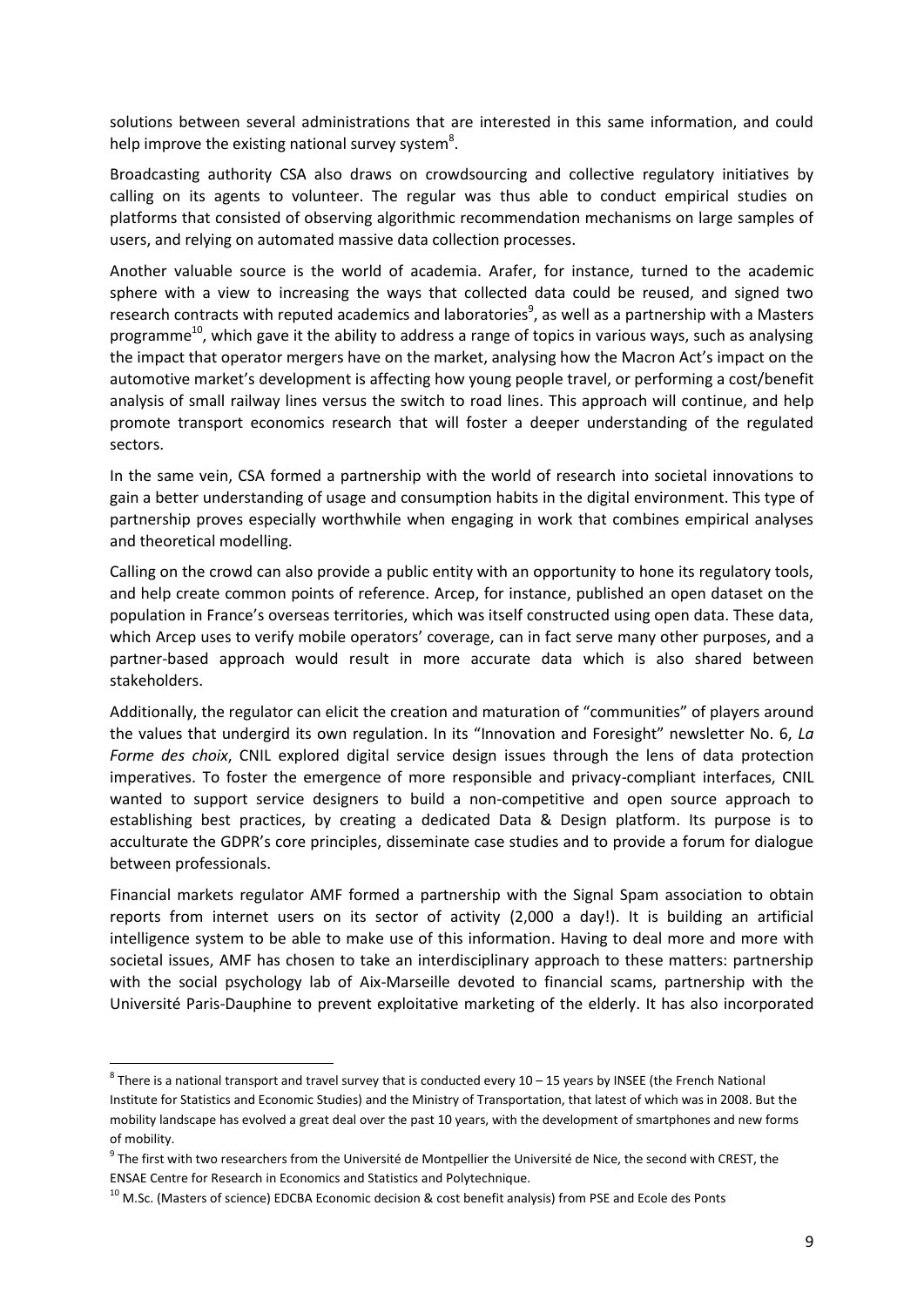the use of behavioural finance by deploying consumer tests on regulatory messages and documents (e.g. bearer bonds for assets management).

# *C. Challenges and outlook*

The development of data-driven regulation puts new demands on the regulator in terms of skillsets, trading data and adopting new technologies.

#### *1. Developing regulators' technical skills*

Furthering the development of data-driven regulation requires regulators to develop new technical skills, notably in the area of data analysis and algorithms, but also in storing and managing large volumes of data. Generally speaking, it is vital that the regulator's actions be rooted in precise and substantiated expertise.

The amount of data to be analysed is growing continually, however. Which requires regulators to develop their data analysis skills in areas that include:

- data hosting, storage, management, sharing, dissemination (open data),
- data analysis, notably by hiring several experts, such as data engineers and data scientists.

Arcep, for instance, is currently working on updating its mapping tools, which makes it crucial to have people with the required expertise on board, along with the skillsets needed for ongoing development. Regulators must also have the skills required to analyse and understand the algorithms that are at the heart of a great many technologies and business models. Beyond that, there is a need to develop new kinds of half-IT developer/half-statistician teams to analyse datasets, but also to analyse the algorithms of the service providers that use the data.

Broadcasting authority CSA shares these conclusions, and over the past two years has gradually increased its in-house quantitative analysis capabilities.

This trend of an ever-growing need for technical expertise in data analysis and algorithms is not likely to abate over time, as new requirements are sure to emerge as regulatory systems become more diverse (development, algorithmic, etc.). Added to which, an increased need for new skillsets is synonymous with the need for new logistical means (servers etc.), as well as specific skillsets amongst support team members (data administration, application and information systems maintenance).

#### *2. Champion the availability of powerful data processing tools for regulators*

Regulators need to have access to powerful tools that enable them to tap into the data's full potential. Sharing tools and common technological building blocks, and possibly co-developing common tools could be encouraged.

## *3. Promoting the use of new, leading edge technologies, notably big data and artificial intelligence*

The new digital tools associated with technologies such as artificial intelligence or big data are opening up prospects for making verifications, data processing and the regulator's monitoring processes in general more efficient (saving time, more exhaustive data processing, greater accuracy, etc.).

A good example is the Data Science/Artificial Intelligence (Datalab) excellence hub created within AMF in 2018. Its objective is to respond to the sector-specific issues that have been identified, and to use data to develop solutions for improving the situation. The first projects are focused on monitoring unregulated players: the aim is to combine machine learning methods with Natural Language Processing (NLP) to be able to provide a binary classification of the information received (mailing campaigns) and to detect trends more easily, along with possible large-scale scams. Emerging issues are identified by cross-referencing the different available data streams, then